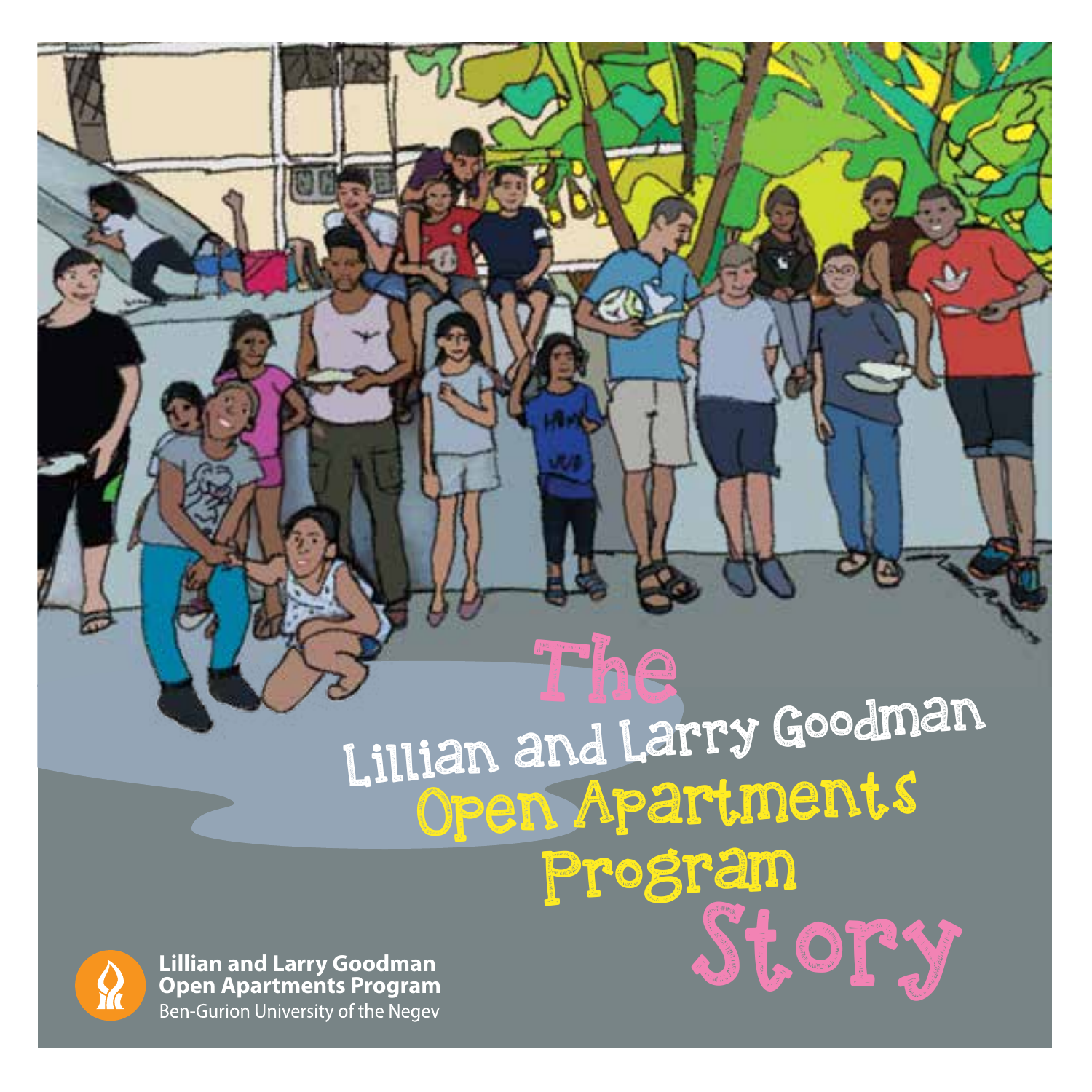Open Apartments Program The Lillian and Larry Goodman

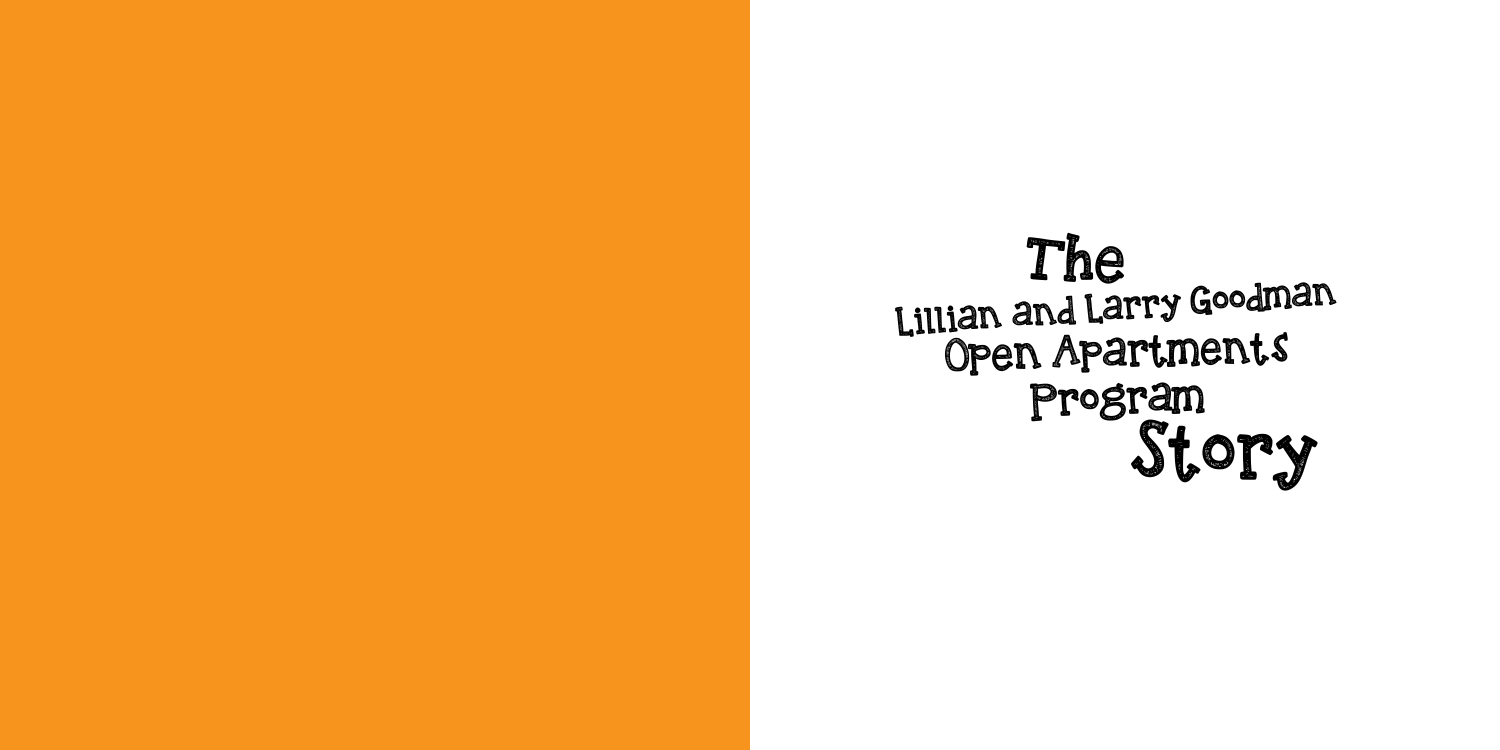## The Program

The Lillian and Larry Goodman Open Apartments Program at Ben-Gurion University of the Negev (BGU) is the flagship program of the Department of Community Action. The program gives a group of outstanding BGU students a unique opportunity to experience and get involved in community life in the city of Beer-Sheva. The students live in the community among local residents. They run classes for all ages, take part in the "adopted families" project and conduct community events for and together with their neighbors, to promote shared community responsibility. Through the program, students make a positive impact on the lives of residents in the veteran neighborhoods of Beer-Sheva.

In exchange for their involvement in the program, the students receive a scholarship that covers their living expenses and enjoy a unique experience that enhances their social awareness and sensitivity.





Produced by the Department of Community Action Director, Vered Sarussi-Katz in collaboration with the Department of Publications and Media Relations, Director, Osnat Eitan Ben-Gurion University of the Negev

## © All rights reserved 2022

Design: Tali Babai Artwork: Dafna Talmon; Additional art: Talia Ben Chetrit Text: Orli Gold-Haklay Editorial Staff: Eti Fishman, Noa Fisherman, Elana Chipman, Hilla Shenhav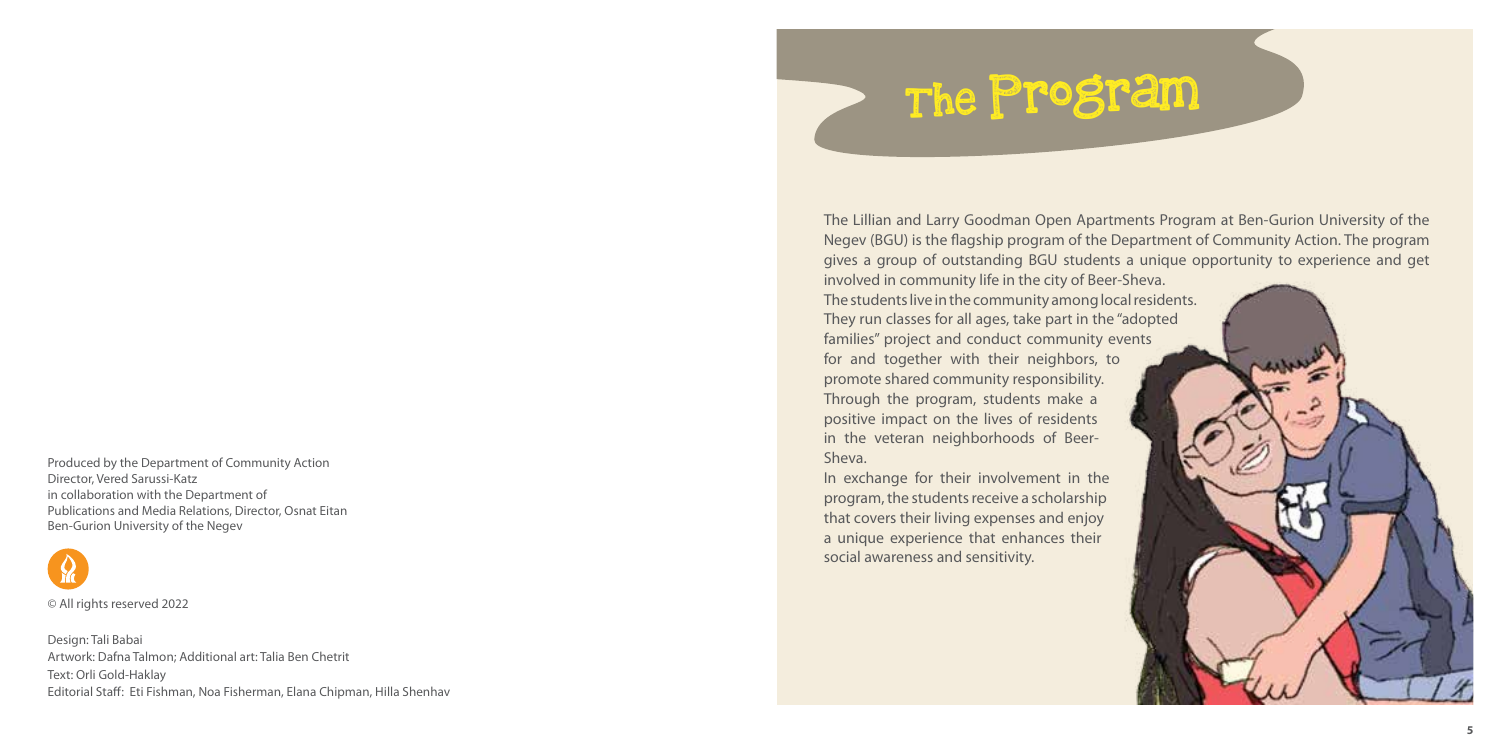## **WHO WE APE** Participating students study in a range of programs and departments at BGU. **Their engagement in social action stems from their motivation to promote healthy and vibrant communities in the veteran neighborhoods of Beer-Sheva.**

*Areen:* I'm Areen, 24 years old, from Samia, a Druze village in the north. I study medicine. Growing up, I loved learning about the human body and whenever anyone got hurt, I was always the one who ran to get bandages. In high school, I volunteered at Magen David Adom (the Israeli Red Cross).

*Ruth:* I'm Ruth. I study Middle East studies and Jewish history. I was born in Mexico City and made Aliyah when I was 15 years old. I have one older brother and two younger brothers. I did my IDF service in the navy.

*Elad:* I'm Elad, 24, and I study biotechnology engineering. I'm from Ashdod and have two sisters.

*Gai:* I'm Gai and I study politics & government and communications. I'm from Ma'alot Tarshiha, a town in the north. In the army, I served as an officer in the Computer Corps. Afterwards, I participated in two Jewish Agency delegations, teaching Israeli culture at the JCC in upstate New York.

*Yarin:* I'm Yarin, 28 years old. I'm married to Avi and mother of Ofri (6) and Be'eri (2). I study business and management. I grew up in the town of Ofakim and have five siblings.

*Shady:* I'm Shady, from the Druze town of Beit Jann in the north. I study mechanical engineering. I served in the IDF as an officer in a combat unit for five years.

*Sujood:* I'm Sujood, from Ar'ara in the north, and I'm in my fifth year of medical school. I'm the oldest of four sisters and my parents are both teachers.



\*Want to know who's who? see page 26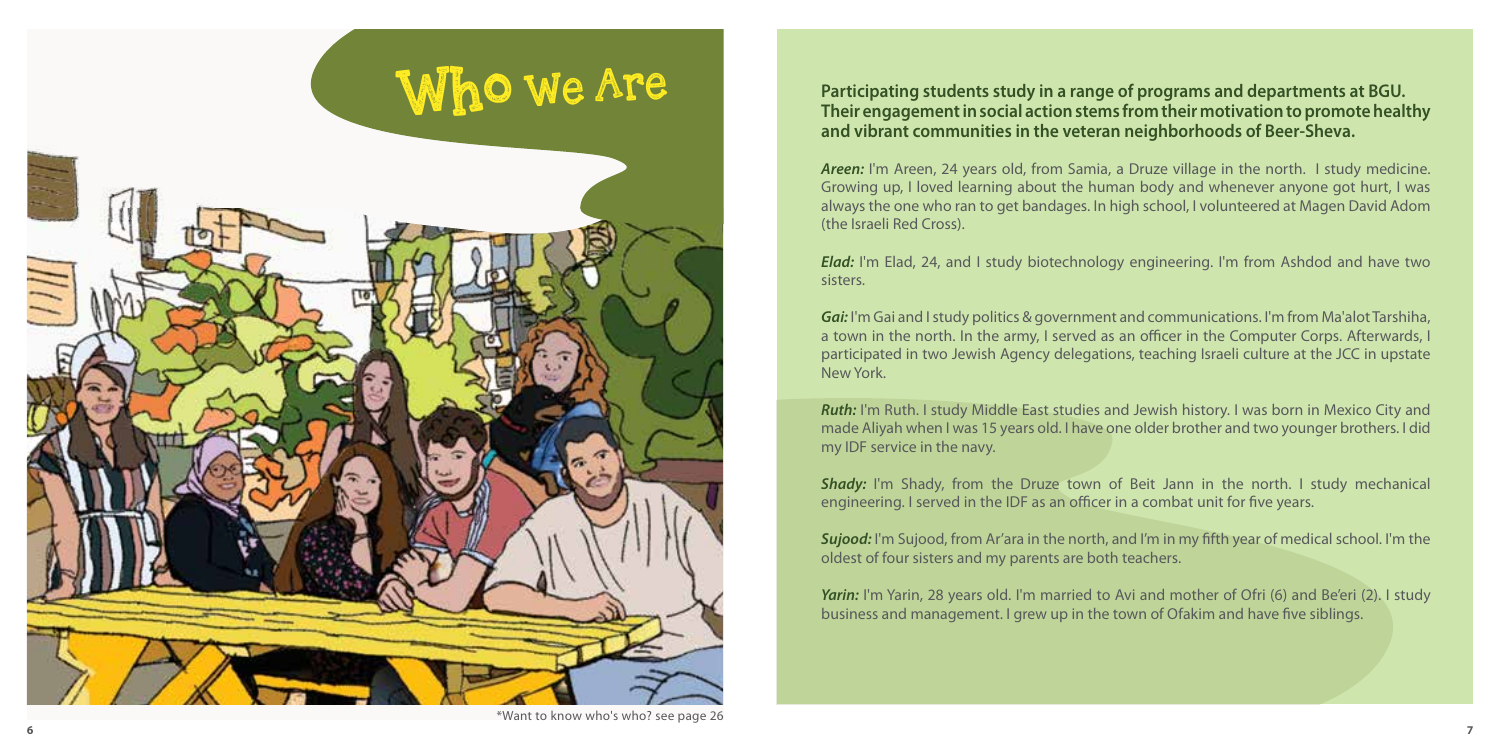

**The students are a diverse group, each with their own hobbies and interests. As part of the program, they can share those interests with their neighbors through classes and clubs.** 

*Sujood:* I love swimming and travelling overseas (especially to Italy!) and going shoe shopping. I love math and enjoy fixing things around the house.

**Shady:** I love soccer and hiking. When I was little, I was very fearful of everything. Now I do extreme sports, like rappelling, rock climbing and scuba diving whenever I can.

*Elad:* I love cooking Asian food – sushi and stir-fries. Cooking gives me quiet time with myself, and food always connects people. Our program members usually eat Friday night dinner together and everyone brings their favorite dish.

*Ruth:* I love scuba diving and surfing with my friends. I like the silence of the ocean. Being underwater gives you time to think about life, listen to yourself breathing and discover new ocean creatures. It makes you realize how little we know about the world. There's so much to discover!

*Yarin:* I love horseback riding and biking. My husband and I are part of a community of young families. We organize special women-only events and have big communal meals on the holidays.

*Gai:* I love music and I play piano and guitar. Music transports me to another place and makes me feel special. I also like going to the market, shopping for simple ingredients, and creating delicious meals.

*Areen:* I'm obsessed with upcycling! I collect paper and other materials and shape them into statues that I display in my room…

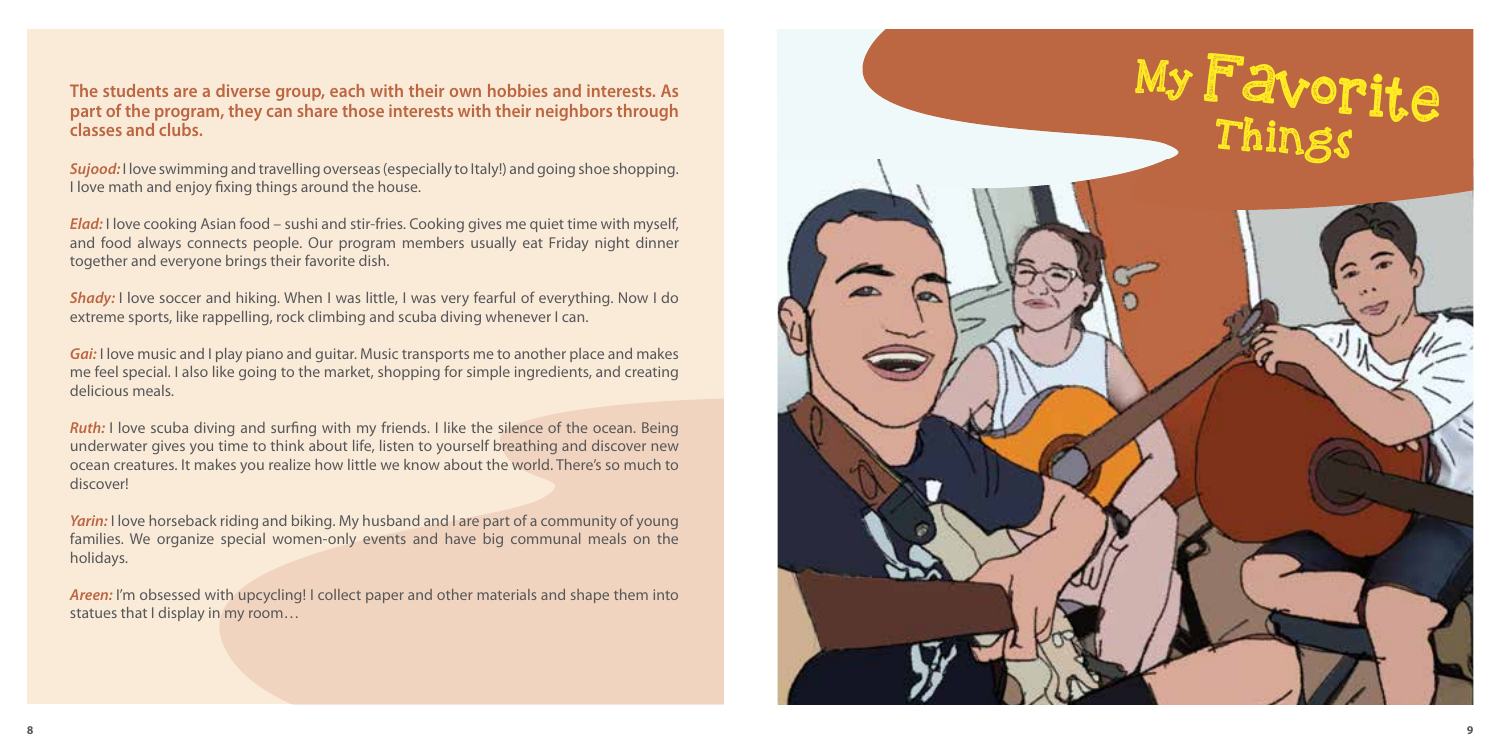**Ben-Gurion University of the Negev (BGU) is an internationally renowned research university in Israel's south. The University is a recognized national and global leader in many fields, actively encouraging multi-disciplinary collaborations with government and industry, and nurturing entrepreneurship and innovation in all its forms.**

*Gai:* In the army, I served in a base near Beer-Sheva and fell in love with the beautiful desert landscape. I wanted to study at a socially oriented university. I just love my studies! I'm learning about what's going on in Israeli government today, rather than accepting things without questioning.

**With 20,000 students and three campuses in Beer-Sheva, Sde Boker and Eilat, BGU is an agent of change, fulfilling the vision of David Ben-Gurion, Israel's legendary first prime minister. Over a third of the students are active in the community.** 

*Ruth:* I wanted to learn about the periphery, to leave the center of Israel and step out of my bubble. People at BGU are so involved **–** they're active in the student union and political groups, and volunteer with children and senior citizens.

**Sujood:** I was accepted to several universities, but chose BGU, and I'm happy I did. The Negev is a much friendlier place, and the University feels like one big family.

*Areen:* BGU emphasizes the human connection between doctors and patients and encourages us to volunteer. I knew that at BGU I would get to experience a whole new world.

*Elad:* I love that BGU has such a vibrant social life and that so many of the students volunteer in the community.

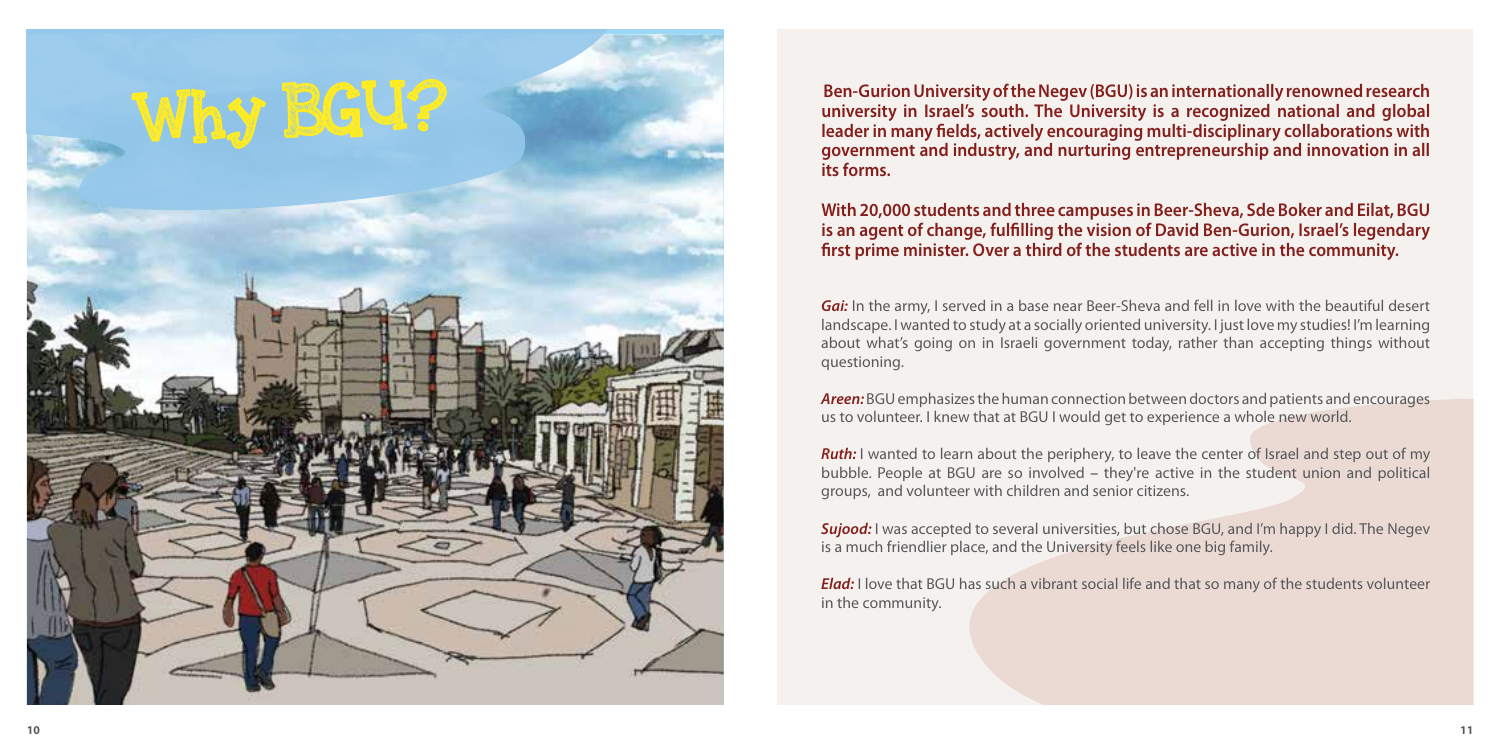### **The students are deeply involved in the communal life of Beer-Sheva's neighborhoods and become part of a big, yet close-knit community of students and residents.**

*Yarin:* The strong bonds that we form let us make an impact. I've talked with kids about their dreams, about someday going to university. I've helped neighbors suffering from domestic violence and informed the police about prostitution. If you don't actually live here, there no way for you to know everything that's going on.

**Sujood:** I felt like I needed to get to know the local population, so I could communicate better with patients. This amazing program was perfect for me. I've learned so much! I love my adopted family. I'm like their older sister, and they're my family away from home.

*Ruth:* I needed a job and wanted to go to sleep at night feeling like I did something good for the world. This program lets you give back to the community – and it pays the rent!

*Shady:* I'm good at communicating with young people and I like the idea of living where you volunteer. Just being with the neighborhood residents every day makes all of us see our lives differently.

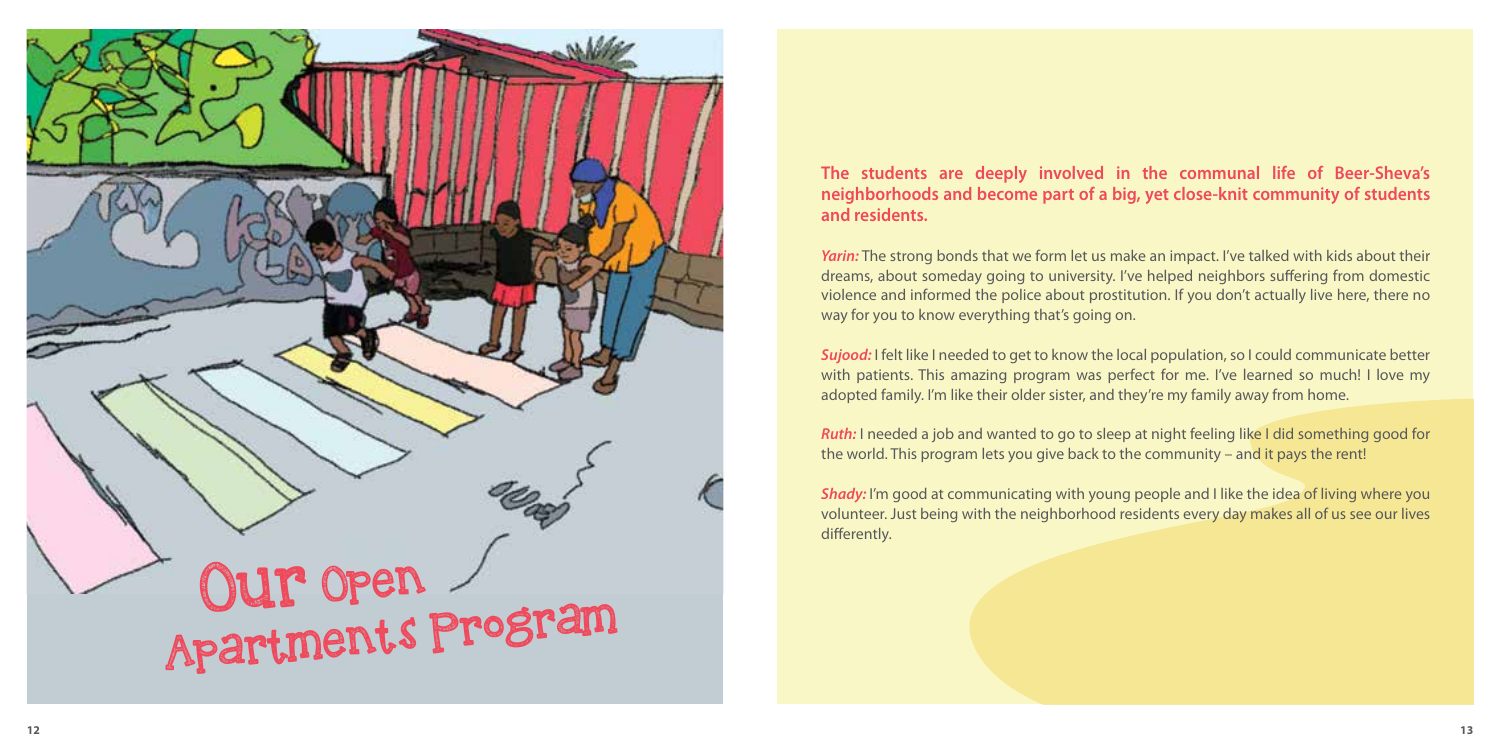**The students live in the veteran, less-affluent neighborhoods of Beer-Sheva and become part of the neighborhood communities; people that children can look up to and adult residents can turn to.** 

*Gai:* My parents came from Morocco and grew up in a very poor neighborhood too, so living here lets me experience what they went through.

**Sujood:** When I get back from class, I sit outside our building and talk to people. I hear what's going on in their lives and get to know them. Before joining the program, I had never met anyone who had almost nothing. But here I met a family who couldn't afford a computer, which meant that during the lockdown their kids couldn't zoom and fell behind in their classwork. Somehow, I managed to get them a computer, and it made my day!

*Elad:* Our neighborhood is made up of people from many different ethnic groups. Sephardi and Ashkenazi; Jews and Arabs. So, I've learned a lot about Israeli society. One of our neighbors is always knocking on our door, saying she just cooked dinner and asking us to come over and eat with her. When I walk down the street, all the kids run up and climb on me.

*Shady:* At first people didn't smile at us, but now we all say good morning. I go up to the older people, ask how they are and if they need anything. They say that talking to us really cheers them up. During the recent Gaza conflict, every time there was a siren warning about rockets, we all met in the shelter. It brought us even closer together.



Living in the Neighborhood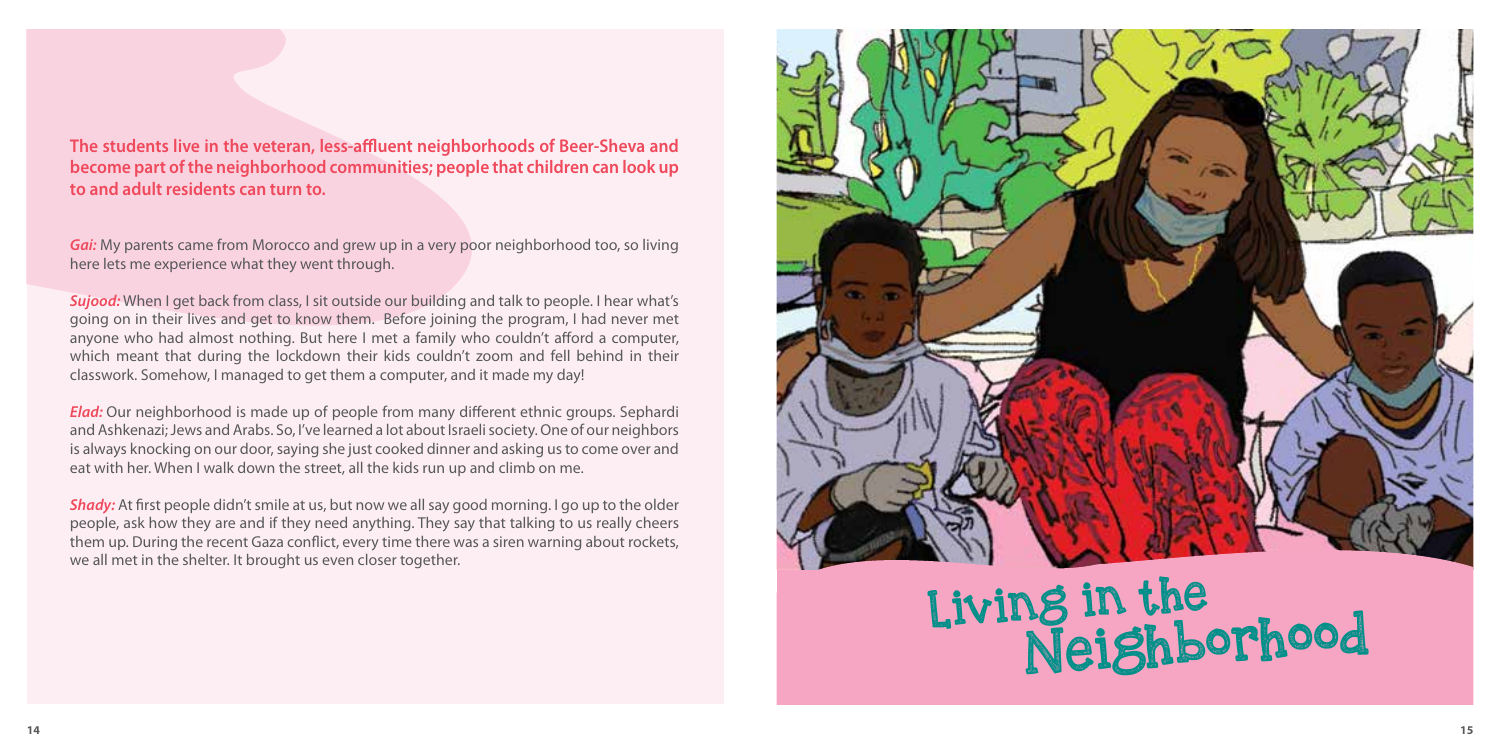

# Our Neighbors

**Close ties are formed between students and residents as they share meals and experiences. The residents confide in the students, telling them about the problems they face and asking their advice. The students do what they can to help.**

*Areen:* One of the women told me I'm like a daughter to her. On my birthday, she actually made me a cake with my picture on it! When I walk down the street, the kids are so happy to see me! They jump on me and hug me. At first, people had stigmas about me as a Druze, but now we have a really strong connection.

*Ruth:* The kids sit on the steps of our apartment building and wait for me to come home from class. They tell me how their day was, who fought with whom, all the "juice". Every day, they knock on my door, asking to borrow some glue or a cup of sugar or just to say hi to my dog, Toto. He's the local rock star!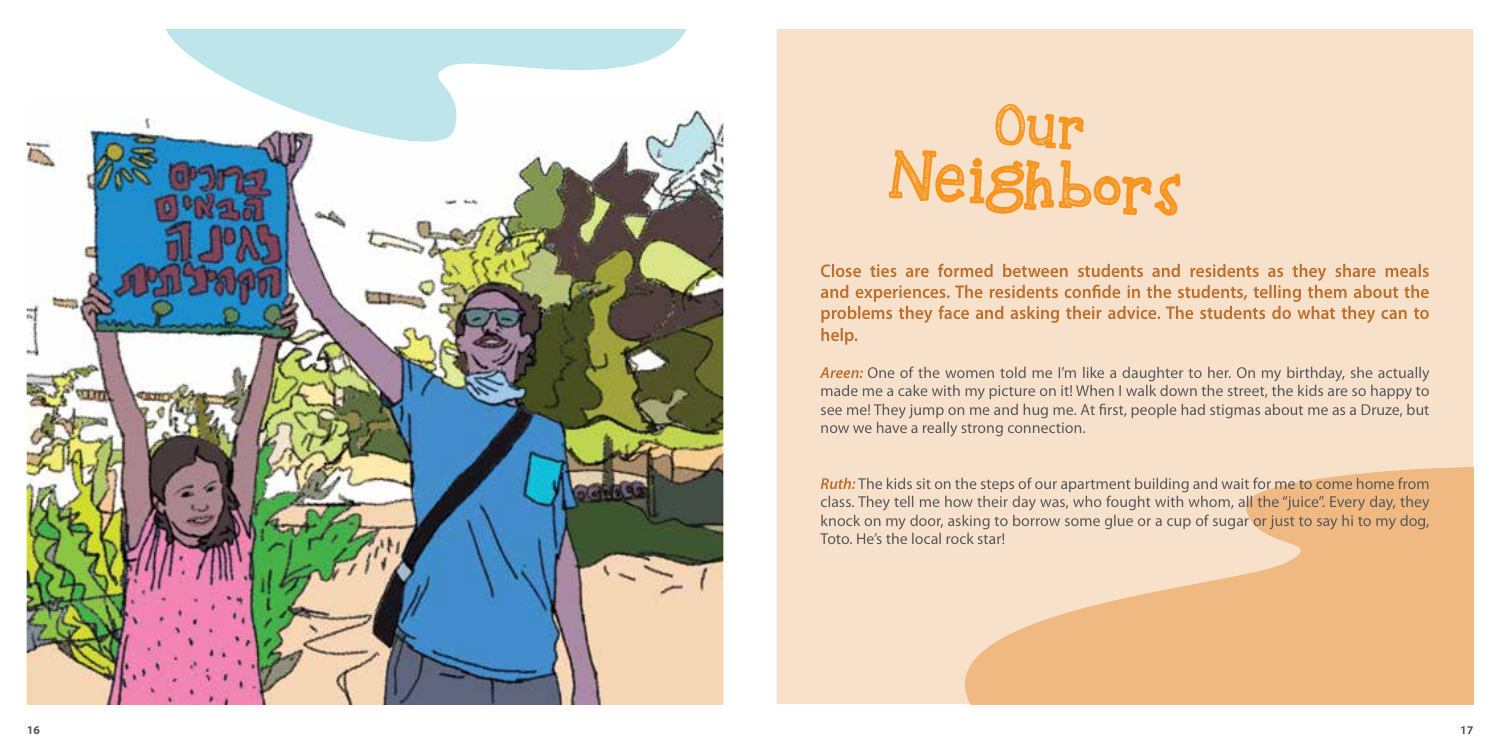**Each student teaches a class or runs a club for neighborhood children, youth, or adults. These classes meet in the students' apartments, in the neighborhood bomb shelter, the community center**, **or outdoors, in playgrounds. The students might lead their building committee or community garden; run an afterschool homework help club; and teach anything from community theater, sports, yoga, and dance to cooking and healthy living, arts and crafts, chess, and games.** 

*Gai:* I teach English to a group of girls and try make it fun for them with games. Sometimes they bring their little brothers and sisters to the club. I can't just send them away, because I know their parents won't be home all day.

Areen: I teach Hebrew to Bedouin women. They really want to learn and get out of the house. They never miss a class! They say I make them feel more independent. We don't just practice Hebrew. We learn how to get on the bus, go to the bank or the doctor, buy a cup of coffee. The women in my class are becoming more confident and some have started looking for a job.

*Sujood:* I teach a women's exercise class and give residents advice on how to eat healthier and stay fit. It was hard to do during corona.

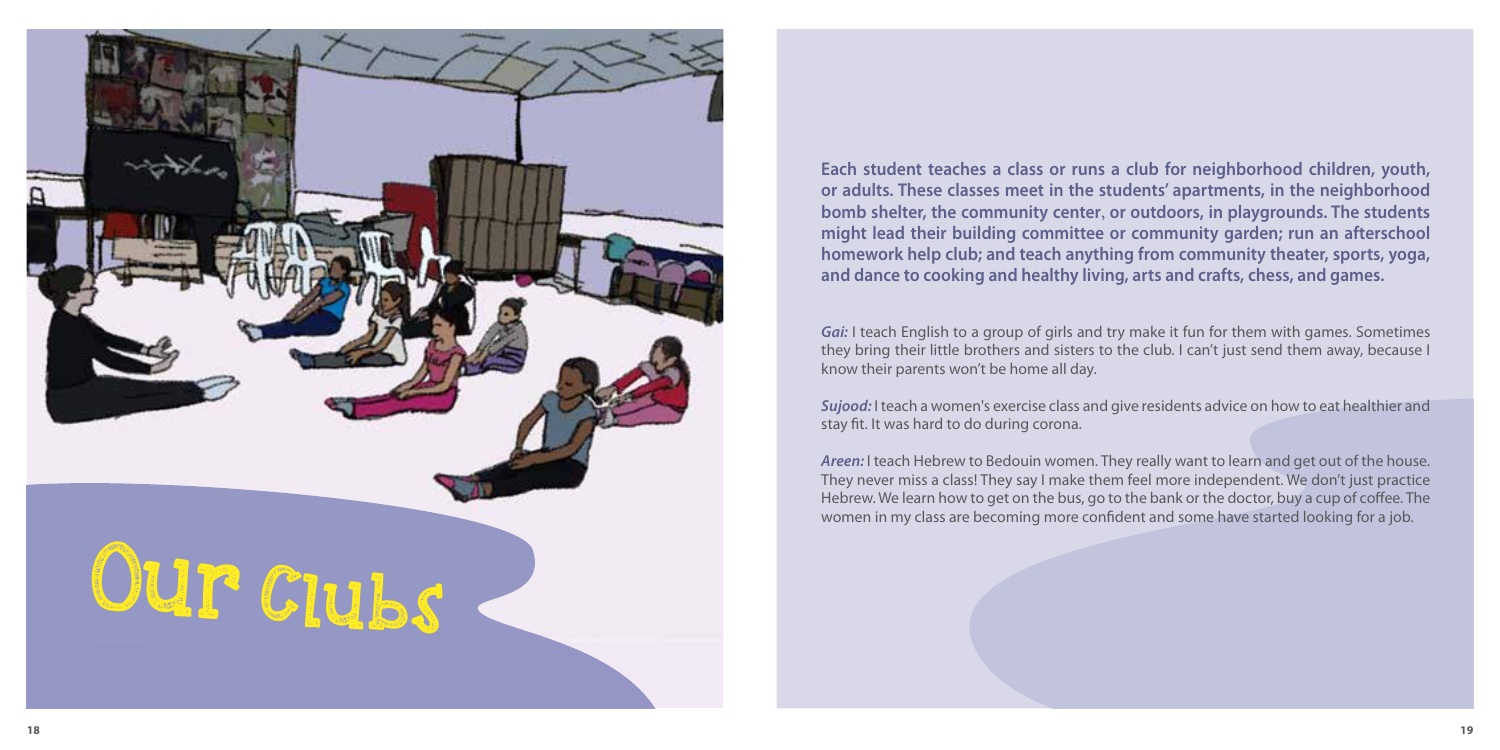**Every student is paired with a neighborhood family (who might be senior citizens or single parents). Strong bonds are formed, and they often become enduring relationships that last long after the students graduate and move away.** 

*Gai:* My adopted sister Adel is eight years old. She has a lot of responsibilities caring for her younger siblings. We meet at my apartment, a place where she can be free and just have fun. We practice reading together and bake cookies. We go on walks in the neighborhood and eat ice cream. She shows me all the short cuts.

*Ruth:* My adopted parents are an older couple, originally from Tunisia. They are constantly feeding me! Even if I stop by to visit at eight am, my Yasmina always makes me blintzes! It's hard for them to walk long distances, so we go grocery shopping together every week. They told me they weren't planning to vote in the last elections, but I convinced them to come and vote with me and we all voted together.

**Areen:** My adopted father always calls after I have an exam to ask how it went and worries when I come home late at night. He calls me "Dr. Areen". When I say I'm not actually a doctor yet, he says, well, to me you are!

Every student is paired with a neighborhood<br>or single parents). Strong bonds are forme<br>relationships that last long after the student<br>Gai: My adopted sister Adel is eight years old. She<br>younger siblings. We meet at my apar (Mishpacha)

*Sujood:* My adopted family lives in a tiny apartment and there's not enough room there for beds for their five kids. I meet my adopted mother in the evenings, and I help her write letters to the municipality asking for help in moving to a bigger apartment. She says I'm a big help in

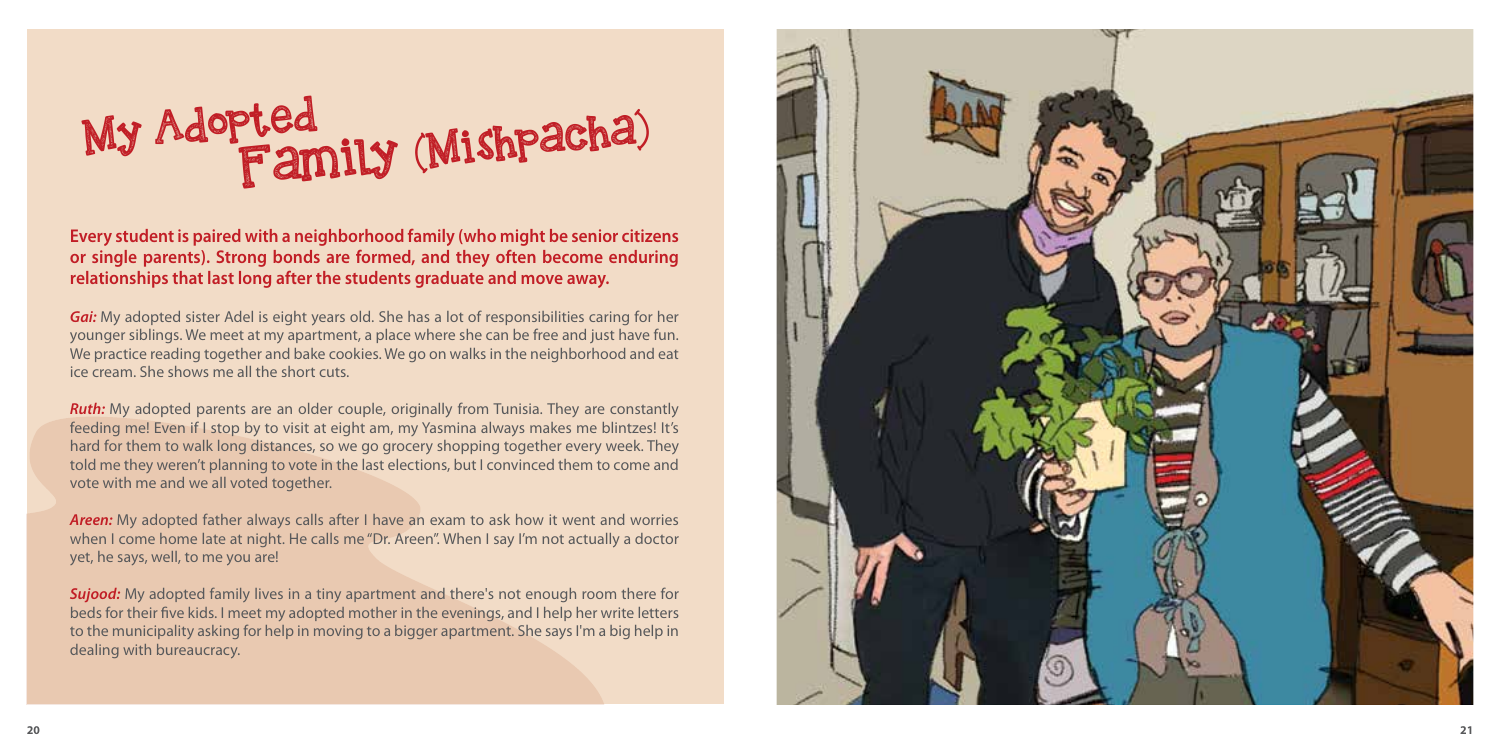**The Open Apartments Program stages a variety of community events to enrich the residents' lives and bring them joy. These include a big Purim party, the annual Passover house painting drive, summer camp activities, and more.** 

*Sujood:* On Purim this year, we weren't sure if we could hold the party because of the coronavirus. But we went to the kids' houses and brought them gifts and candy. Just seeing them smile felt great!

*Yarin:* Summer camp was very meaningful. It was an opportunity for the kids to set their screens aside for a few days and enjoy real life, fun activities and special experiences.



*Ruth:* Our team painted two apartments before Passover. We're not professional painters, but we did our best and the owners were so happy!

## In the Community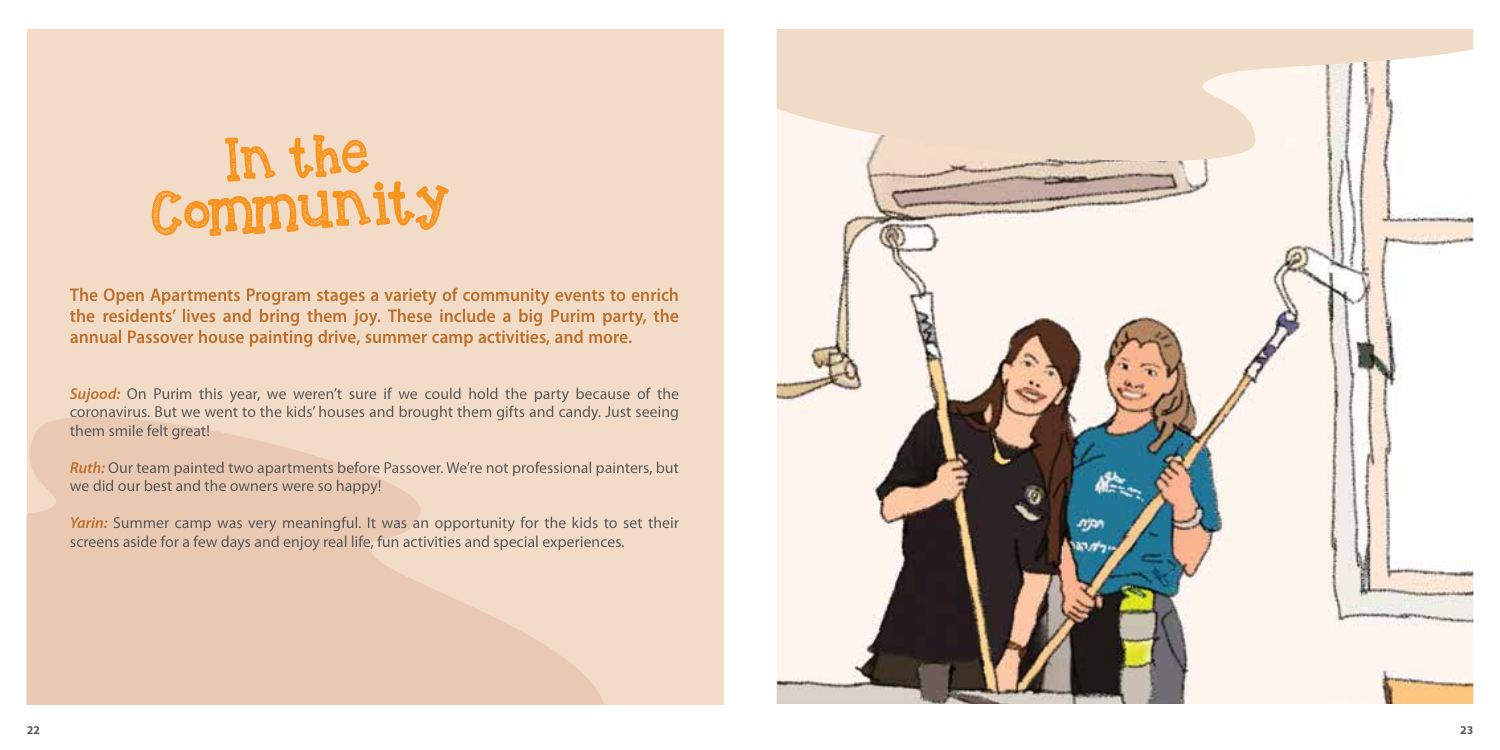

**A community theater project is led by director Dr. Zmira Ron-David. The students serve as directors and script writers, working with groups of residents to produce plays that reflect issues from the residents' everyday lives. At the end of the year, the residents perform their plays at a special event. We couldn't hold the event during the corona pandemic. Instead, students and residents produced a poignant film, about life in the neighborhood during lockdown.\* They also produced an art exhibition that inspired this book.**

*Ruth:* I lead a theater club for children. We practice monologues and do pantomime and create TikTok videos. The kids don't always cooperate. Sometimes I just want them to stop fighting! But the club lets them express their anger and frustrations.



\* Watch the film: https://www.youtube.com/watch?v=NqASLQda7Ns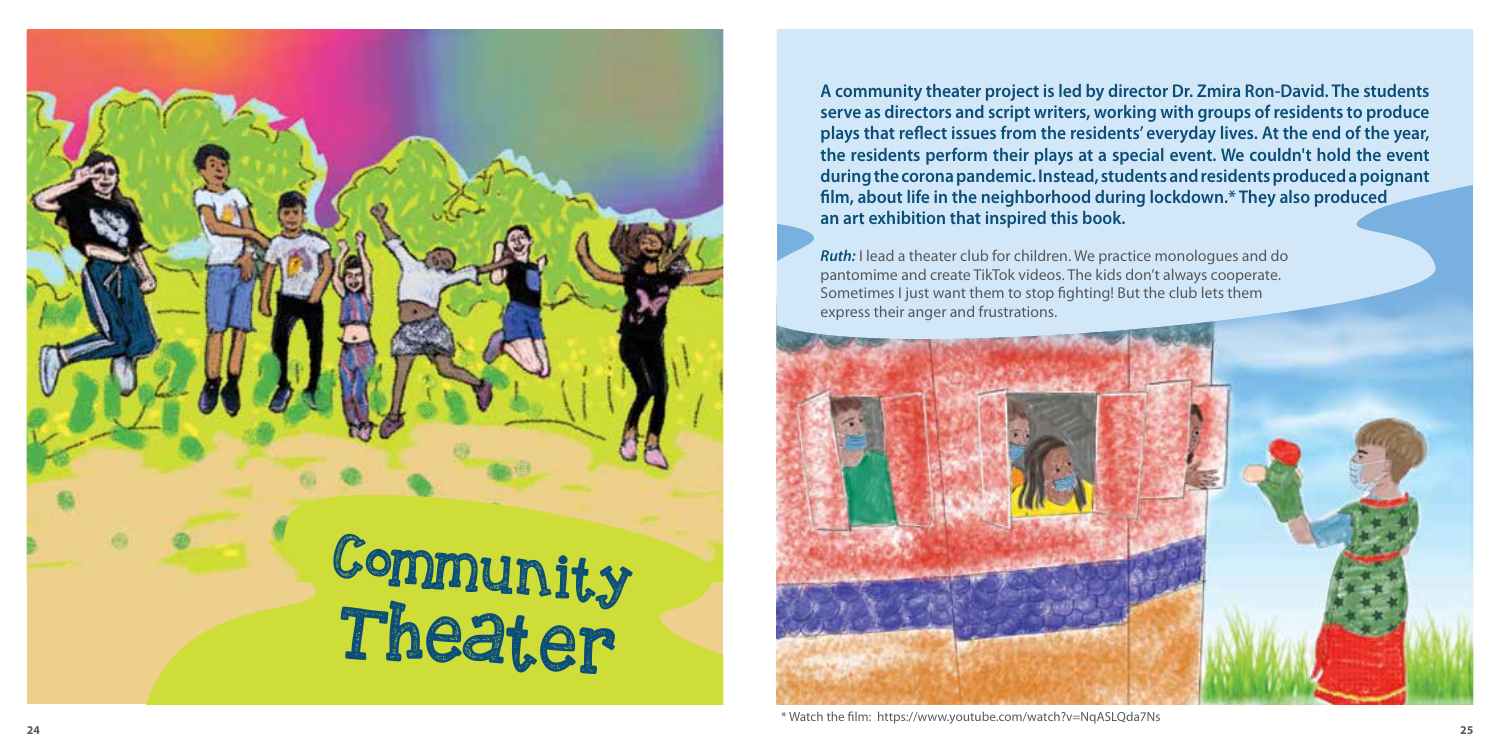**Every year, the program provides summer activities for neighborhood children. Accompanied by students, the children participate in activities such as visits to the science park, the zoo, museums, and the cinema. They get to enjoy adventures, nature hikes, arts and crafts, and more. The children really look forward to this fun-filled program, which takes place when other programs have ended and the children have nothing to do.**

*Yarin:* I loved watching the neighborhood kids at summer camp. They were so full of enthusiasm, curiosity, and joy! We went on field trips to places they had never been before, that their parents couldn't afford, like the science center and amusement parks. As soon as we arrived, their faces lit up!



# Summer Day Camp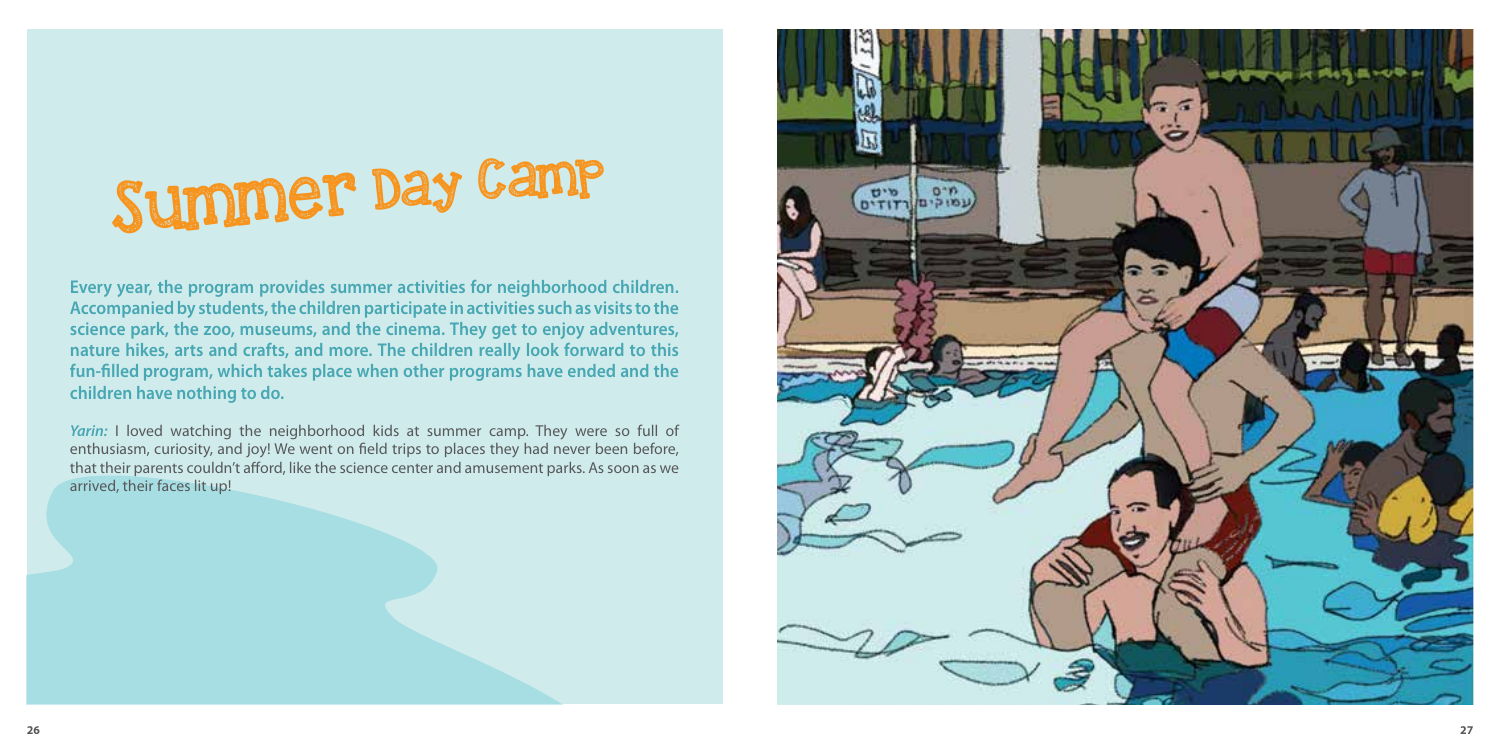

# Source he world better.<br>
Source the world better.<br>
Source the world better.<br>
Source the world better.<br>
Gai: I learned how to approach people in complex situations with more acceptance and<br>
humility. Now I understand that y

**The Lillian and Larry Goodman Open Apartments Program provides a framework for meaningful community-social action, a "new family," based on strong bonds between the students themselves and between the students and their neighbors. It also creates a cadre of high-quality students who contribute to society, while heightening their social sensitivity and awareness and providing them with scholarships to help them financially.**

*Shady:* The students in the program love giving to others. Watching them kick a ball around with the neighborhood kids, letting them have fun and just be kids **–** it's inspiring.

*Yarin:* The program taught me to accept people who are different from me. There's a single mother in our neighborhood who has four children living with her and another in foster care. At first, I was very critical of her. But then I discovered that she's very diligent and tries her best to support her family. I tell her that she should be proud of herself.

*Gai:* I learned how to approach people in complex situations with more acceptance and to just be a bright spot in someone's day.

*Sujood:* This program showed me that some people have much more difficult lives than mine. Their children don't even have beds or toys, and still, they try to teach their children to be decent and kind people.

*Areen:* This program taught me to look around and see other people and their needs. People don't always come up to you and tell you their problems. Now I'm more sensitive to what they're going through. My experience in the program will definitely help me be a better doctor.

*Ruth:* I used to think that when people don't succeed, it's their own fault. I would think to myself, just go get a job! But now I know that if you grow up with nine siblings, like my neighbors, and your father is in jail and your mother works all day, you simply don't have the same starting point as other people do. Leaders need to reach out to those who are less fortunate – it's the only way to make the world better.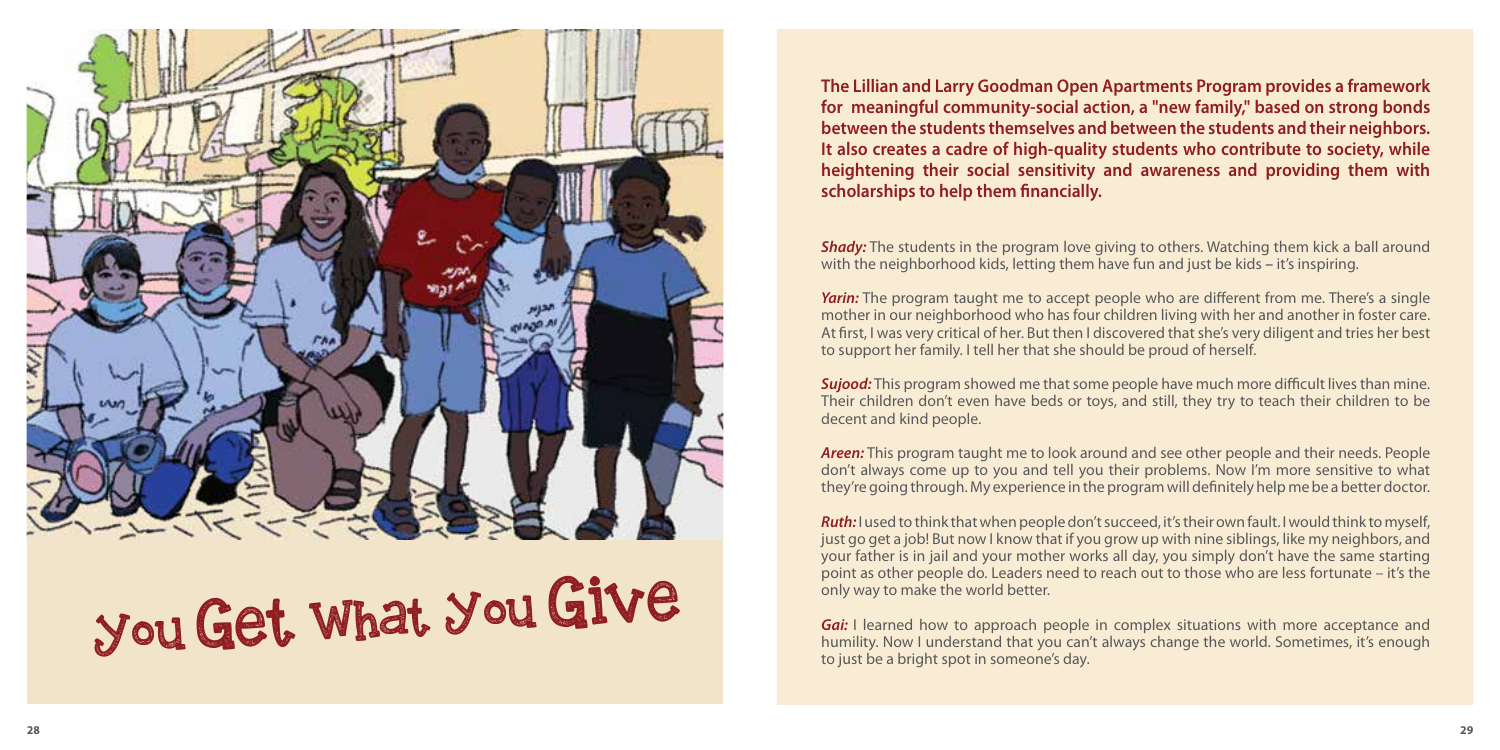*From left to right:* Top row - Yarin, Gai, Toto, Ruth. Bottom row - Sujood, Areen, Shady, Elad.

### **To keep this amazing and important program going, we need your help!**

To support the Lillian and Larry Goodman Open Apartments Program, please contact the BGU Associates organization in your country **[https://in.bgu.ac.il/en/associates/Pages/Worldwide\\_Associates.aspx](https://in.bgu.ac.il/en/associates/Pages/Worldwide_Associates.aspx )**